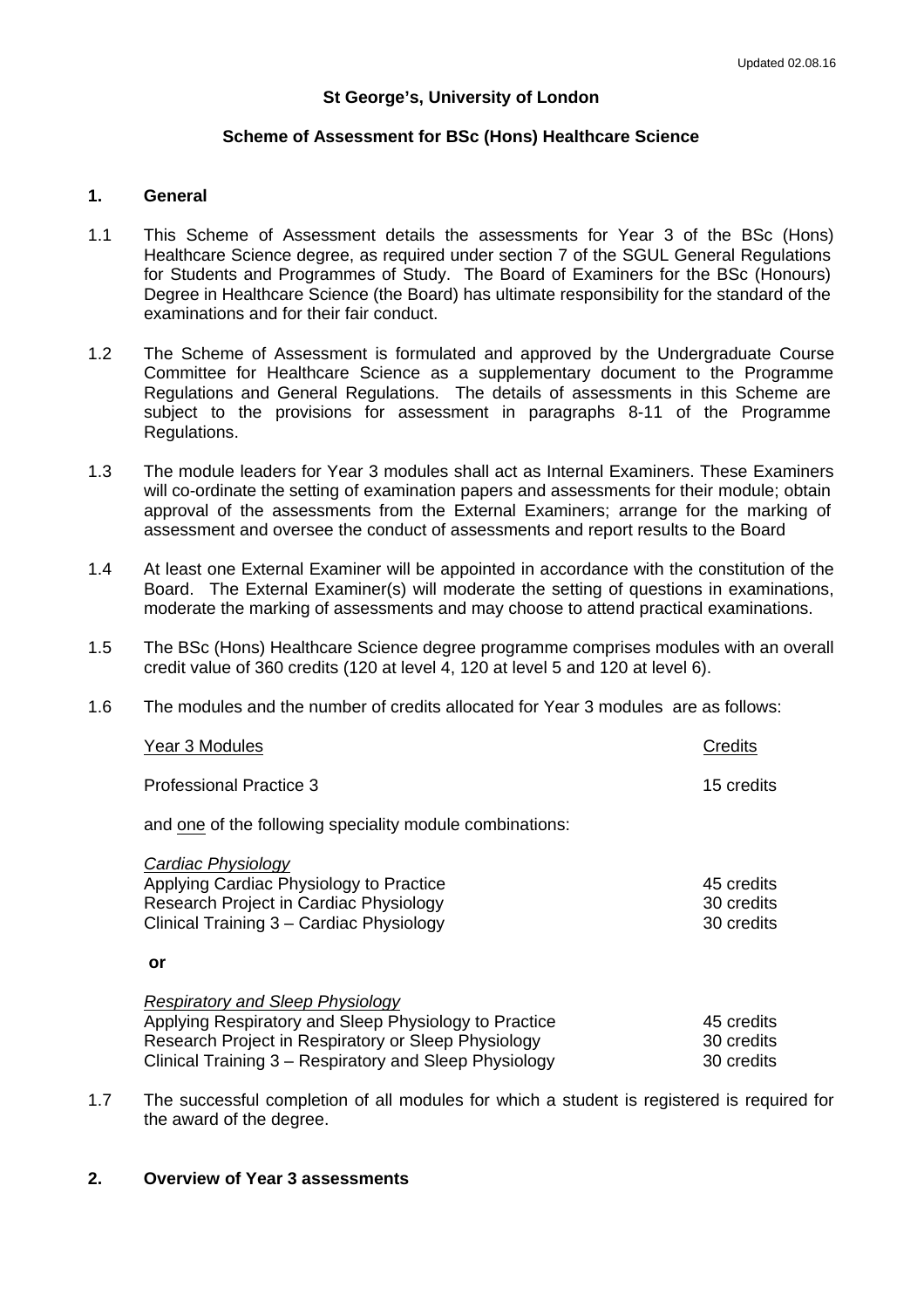2.1 Each Year 3 programme module has prescribed assessment components as detailed in the following tables. All assessment components are summative unless otherwise indicated. Formative assessments are conducted to enhance the student's learning experience and provide a mechanism for providing the student with personalised feedback regarding their clinical skills. No marks are generally allocated to such assessments, but if they are, they are only to guide students and do not contribute to the calculation of the overall Year mark or the classification of honours.

| <b>YEAR 3: CORE MODULES</b>                                                                                           |               |                                                                                                       |                                   |                                              |                                                                                                                         |  |
|-----------------------------------------------------------------------------------------------------------------------|---------------|-------------------------------------------------------------------------------------------------------|-----------------------------------|----------------------------------------------|-------------------------------------------------------------------------------------------------------------------------|--|
| <b>Module</b>                                                                                                         | <b>Credit</b> | Assessment<br>components                                                                              | Weighting<br>%                    | <b>Timing</b>                                | Achieving a pass                                                                                                        |  |
| <b>Professional</b><br><b>Practice 3</b>                                                                              | 15            | In-course reflective<br>essay                                                                         | 59%                               | December                                     | Each assessment<br>component must be<br>passed separately in                                                            |  |
|                                                                                                                       |               | <b>Oral presentation</b>                                                                              | 39%                               | March                                        | order to achieve an<br>overall pass for this                                                                            |  |
|                                                                                                                       |               | In-course<br>assessment<br>(attendance)                                                               | 2%                                | Semesters 5 & 6                              | module.                                                                                                                 |  |
|                                                                                                                       |               |                                                                                                       | <b>YEAR 3: SPECIALITY MODULES</b> |                                              |                                                                                                                         |  |
| <b>Module</b>                                                                                                         | <b>Credit</b> | <b>Assessment</b><br>components                                                                       | Weighting<br>$\%$                 | <b>Timing</b>                                | Achieving a pass                                                                                                        |  |
| <b>Applying</b><br>Cardiac<br>Physiology to                                                                           | 45            | In-course essay<br>4000 words                                                                         | 29%                               | February                                     | Each assessment<br>component must be<br>passed separately in                                                            |  |
| <b>Practice</b><br>or                                                                                                 |               | <b>Written examination</b><br>SBA and/or SAQ<br>3 hours                                               | 69%                               | June                                         | order to achieve an<br>overall pass for this<br>module.                                                                 |  |
| <b>Applying</b><br><b>Respiratory and</b><br><b>Sleep</b><br>Physiology to<br><b>Practice</b>                         |               | In course<br>assessment<br>(attendance)                                                               | 2%                                | Semesters 5 & 6                              |                                                                                                                         |  |
| <b>Research</b><br>Project in<br>Cardiac<br>Physiology<br>or                                                          | 30            | <b>Dissertation</b>                                                                                   | 80%                               | May                                          | Each assessment<br>component must be<br>passed separately in<br>order to achieve an<br>overall pass for this<br>module. |  |
| <b>Research</b><br>Project in<br><b>Respiratory and</b><br><b>Sleep</b><br>Physiology                                 |               | Viva                                                                                                  | 20%                               | June                                         |                                                                                                                         |  |
| <b>Clinical Training</b><br>3:<br>Cardiac<br>Physiology<br>or<br><b>Respiratory and</b><br><b>Sleep</b><br>Physiology | 30            | <b>Satisfactory</b><br>attendance at work-<br>based placements                                        | Pass / Fail                       | Completion by<br>end of module<br>(May/June) | Each assessment<br>component must be<br>passed separately in<br>order to achieve an                                     |  |
|                                                                                                                       |               | <b>Satisfactory</b><br>demonstration of<br>specified Clinical<br><b>Competencies DOPS/</b><br>CBD/OCE | Pass / Fail                       | Completion by<br>end of module<br>(May/June) | overall pass for this<br>module.                                                                                        |  |
|                                                                                                                       |               | <b>Satisfactory</b><br>demonstration of<br>specified<br>Professional<br><b>Competencies</b>           | Pass / Fail                       | Completion by<br>end of module<br>(May/June) |                                                                                                                         |  |
|                                                                                                                       |               | <b>Portfolio</b>                                                                                      | Pass / Fail                       | Completion by<br>end of module<br>(May/June) |                                                                                                                         |  |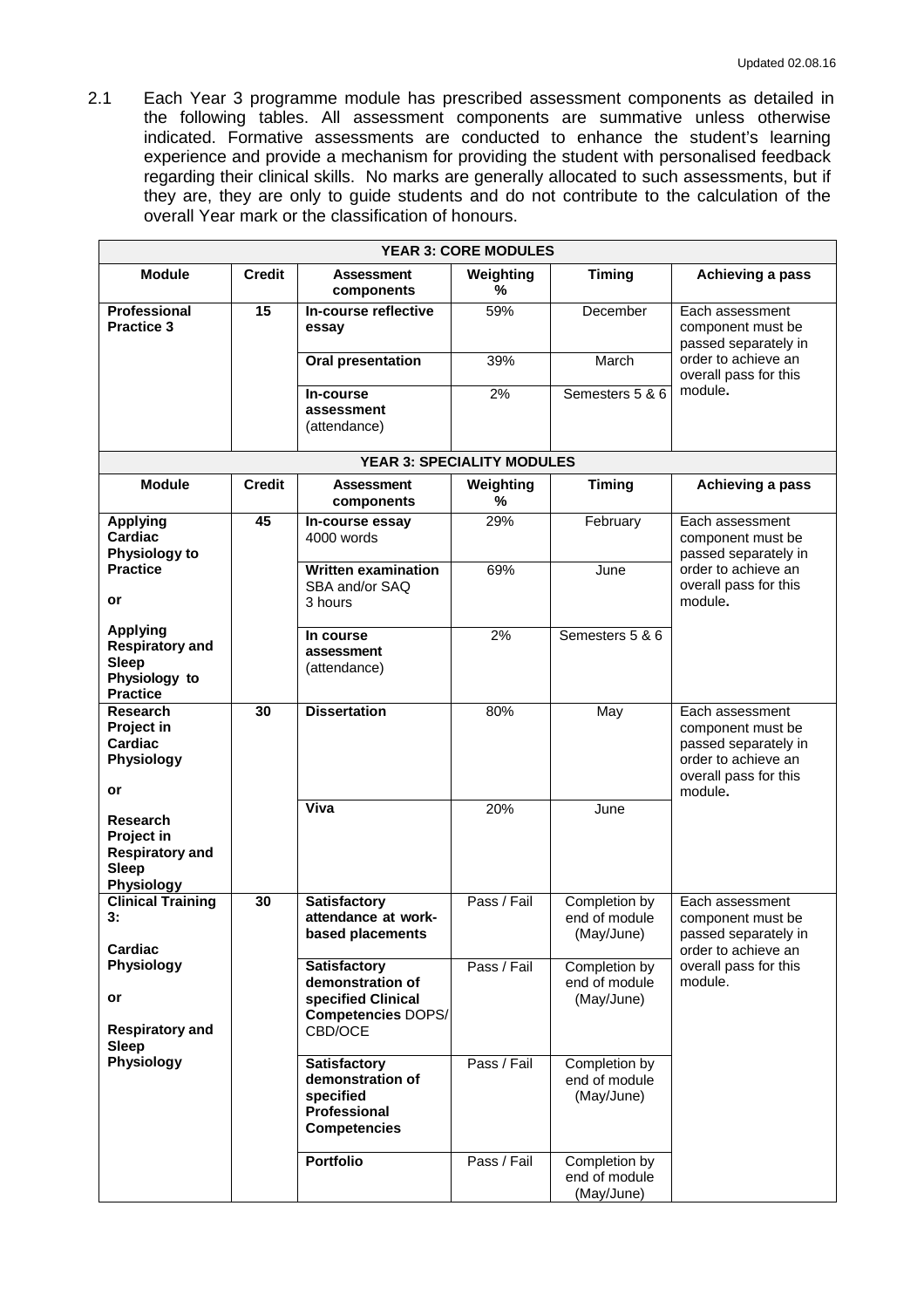# 2.2 Late submission of in-course written assessments

Students who fail to submit coursework assessments by the submission deadline without an agreed extension will incur the following penalty: work submitted within seven days of the original submission deadline will be accepted for marking but the marks awarded will be capped at 40%. Work submitted after the seven day period without an agreed extension, or students who do not submit any work will receive a mark of 0 for that attempt.

# 2.3 Late submission of dissertation

Students who fail to submit the research project dissertation by the submission deadline without an agreed extension will incur the following penalty: 5% will be deducted for each working day (or part day) that the deadline is exceeded. There is no maximum to this penalty and thus the mark may be reduced to zero. The penalty will be deducted as a percentage of the mark given for the project dissertation component.

2.4 Where a penalty has been applied to an assessment mark due to late submission or nonsubmission, the calculation of the final overall year mark will use these adjusted marks.

#### **3. Marking of assessments**

- 3.1 Year 3 assessments are marked on a percentage scale with the exception of assessments within the Clinical Training modules which are marked as pass/fail only. The pass mark for each Year 3 module is 40.00% except Clinical Training 3 for which students must achieve 'Pass' in all summative elements in order to pass.
- 3.2 Non-competency based examinations and in-course written assessments will be marked on a percentage scale. Assessment criteria for these assessments are appended to this Scheme.
- 3.3 For all supervised examinations, candidates shall be given a candidate number to ensure anonymity during marking. Written assessments shall be marked in detail by one Internal Examiner or Assessor, with a second Internal Examiner or Assessor having at least an overview of the work. Written examination components in which an objective scheme for the award of marks is pre-determined (e.g. Short Answer Questions) shall be marked by one Internal Examiner or Assessor.
- 3.4 Where the two marks for a candidate diverge significantly, the two examiners will discuss and agree a mark; where agreement between the two examiners cannot be reached, this shall be referred to the Chief Examiner who shall allocate the final mark.
- 3.5 Standard setting may be applied to computer-marked questions in order to adjust the whole cohort's marks whilst maintaining the pass mark at 40.00. This will be achieved using a recognised method selected to suit the variables of the assessment (normally Anghoff).
- 3.6 Mark rounding will take place for each module mark. The module mark will be determined by rounding the final mark to two decimal points.
- 3.7 Module mark weighting will be applied in order to calculate a year mark for each year of the programme. The mark for each of the modules pertaining to that year of the programme will be weighted according to the contribution they make to that year. The weighted scores for each module will be summed to give an overall year mark. The year mark will be rounded to the nearest whole number, with marks of .50 and above being rounded up and marks of .49 and below being rounded down.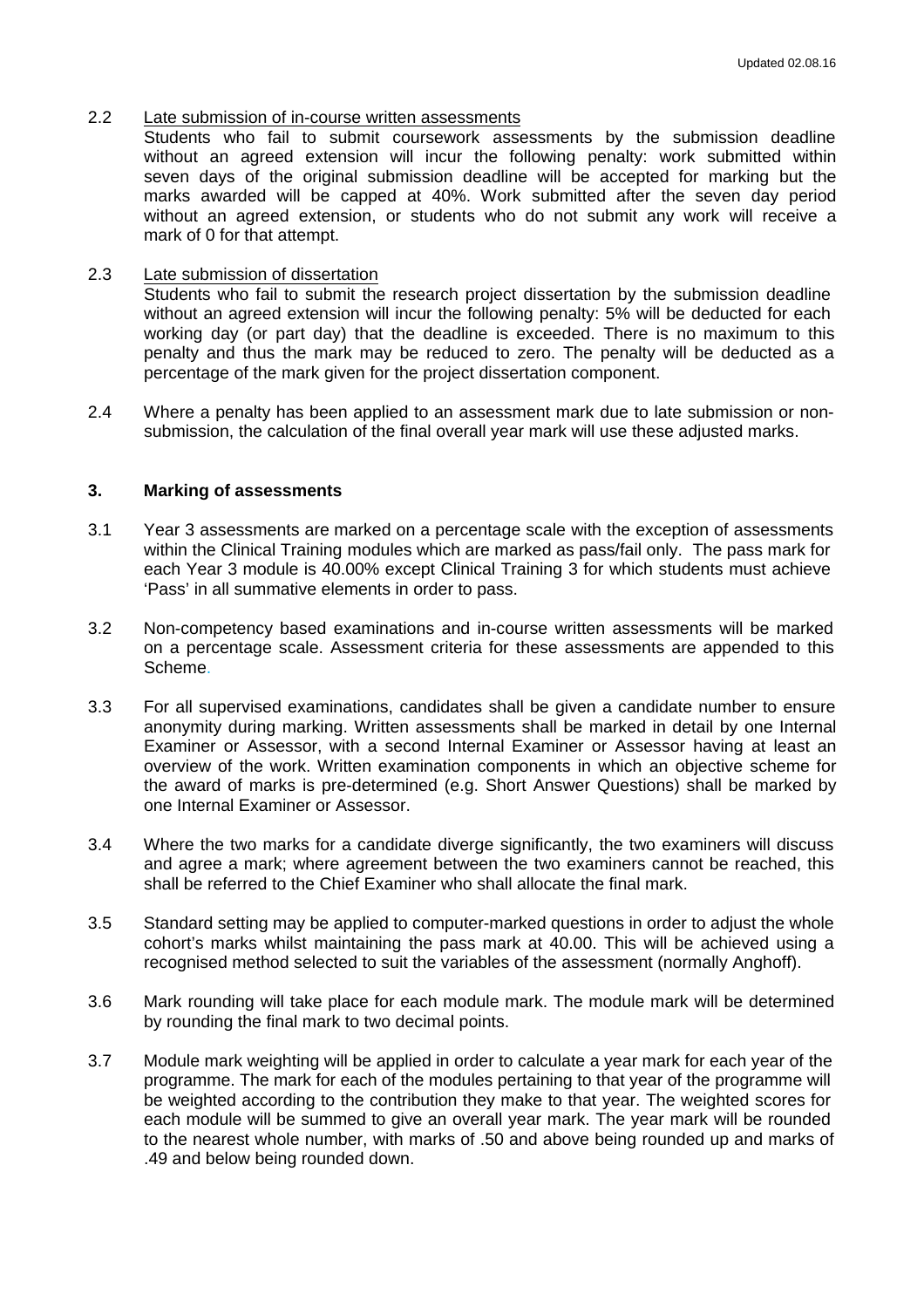3.8 In line with the recommendations of QAEC in late 2014, BSc degree awards are to be calculated using a credit enhancement. For BSc Healthcare Science students a 10-credit enhancement is calculated from the student's highest overall module mark at level 6. The 'exit velocity' enhancement will be applied to the Year 3 mark before calculating the final degree mark.

The following is given as a worked example:

| <b>Module</b>                            | <b>Credit value</b> | <b>Mark awarded</b> |
|------------------------------------------|---------------------|---------------------|
| Applying Cardiac Physiology to Practice  | 45 credits          | 63.54               |
| Research Project in Cardiac Physiology   | 30 credits          | 67.25               |
| <b>Professional Practice 3</b>           | 15 credits          | 68.00               |
| Exit velocity credit enhancement         | 10 credits          | 68.00               |
| Clinical Training 3 - Cardiac Physiology | 30 credits          | Pass                |

Applying Cardiac Physiology to Practice (45X63.54)/100 = 28.59 Research Project in Cardiac Physiology (30x67.25)/100 = 20.18 Professional Practice 3 (15x68.00)/100 = 10.20 Exit velocity enhancement  $(10x68.00)/100 = 6.8$ 

**Year 3 overall**: 31.77 + 22.42 + 11.33 = 65.77= **66%**

# **4. Reassessment**

- 4.1 A student will, as of right**,** be permitted one re-entry/resubmission for all failed examinations or assessment components.
- 4.2 A student who fails a Clinical Training module may be required to undertake a remedial reflective assignment and/or attend additional placement weeks to enable fulfilment of attendance requirements, completion of competency requirements or other work-based assessments, or to gather further evidence required for resubmission of the portfolio. The reassessment may take place outside of scheduled term dates for the programme. In some cases the student may be required to re-sit the entire placement in the following academic year. The arrangements for reassessment will be negotiated between the SGUL Work-Based Placement Co-ordinator and the NHS Work-Based Placement Supervisor according to the student's needs.
- 4.3 All re-sits of non-competency based examinations and in-course written assessments examinations and resubmission of coursework will be capped at 40.00%. Where a component of a module is re-sat or resubmitted it is the component that will be capped at 40.00% at reassessment rather than the overall module mark.
- 4.4 A student who fails at re-assessment(s) will be eligible to be considered for a discretionary third and final attempt at failed assessments, in accordance with the *Procedure for consideration for a final discretionary attempt at an assessment*, as approved by Senate. Under this procedure, Boards of Examiners will have the authority to approve a discretionary third attempt if a candidate meets programme-specific fast-track criteria. For candidates who do not satisfy the programme-specific fast-track criteria, a Discretionary Panel of Senate will consider the student's application for a discretionary third attempt.
- 4.5 The discretionary panel fast-track criteria for the BSc Healthcare Science programme will be published in the assessment section of the course Moodle pages.
- 4.6 A student granted a third and final attempt may be required to repeat that Year, or part thereof, in order to re-take the failed assessments. Where a component of a module is re-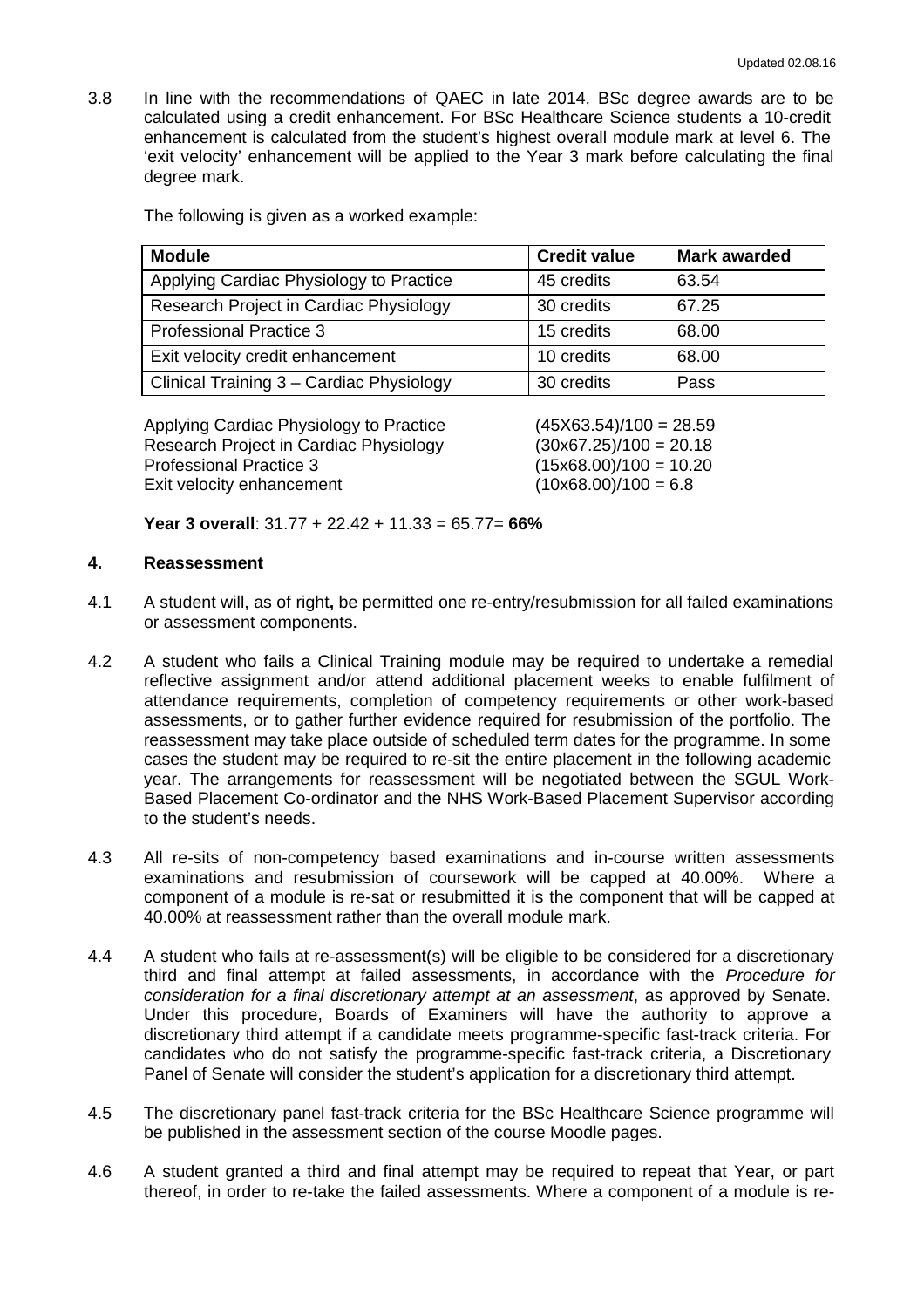sat or resubmitted as a third and final attempt it is the component that will be capped at 40.00% at reassessment rather than the overall module mark.

## **5**. **Progression**

5.1 Students must pass all Year 3 modules in order to graduate from the programme with BSc (Hons).

#### **6. Award of BSc Honours Degree**

- 6.1 The BSc Honours Healthcare Science degree will be awarded by the Board of Examiners to students who have completed all the course requirements and passed all modules for which they are enrolled.
- 6.2 Marks from Year 1, Year 2 and Year 3 summative assessments will contribute to the final classification of the degree.
- 6.3 The award of honours will be calculated using the overall year mark for each year of the programme weighted according to the contribution it makes to the degree classification.
- 6.4 Year 1 contributes 10%, Year 2 contributes 30% and Year 3 contributes 60% of the total percentage marks. The weighted average scores for each year will be summed to give the final mark, rounded to a whole number.

The following is given as a worked example:

| Year 1 mark | 66 |
|-------------|----|
| Year 2 mark | 63 |
| Year 3 mark | 65 |

Weighted average score for Year  $1 = 66 \times 0.10 = 6.6$ Weighted average score for Year  $2 = 63 \times 0.30 = 18.9$ Weighted average score for Year  $3 = 65 \times 0.60 = 39.0$ 

**Final mark**: (Yr 1) 6.6 + (Yr2) 18.9 + (Yr 3) 39.05 = 64.5 rounded up to 65%

# **65% Upper Second Class Honours (2i)**

# **7. Degree classification**

| Mark          | <b>Degree Classification</b>     |
|---------------|----------------------------------|
| 70% and above | First Class Honours (1st)        |
| $60\% - 69\%$ | Upper Second Class Honours (2.1) |
| $50\% - 59\%$ | Lower Second Class Honours (2.2) |
| 40% - 49%     | Third Class Honours (3rd)        |
| $39\% - 0\%$  | Fail                             |

There is no provision for a 'pass' classification or award of the degree without Honours.

7.2 Candidates shall stay in the classification indicated by their overall final mark, except where the candidate falls into a borderline category as defined below, in which case the candidate may be eligible to be promoted to the next highest degree classification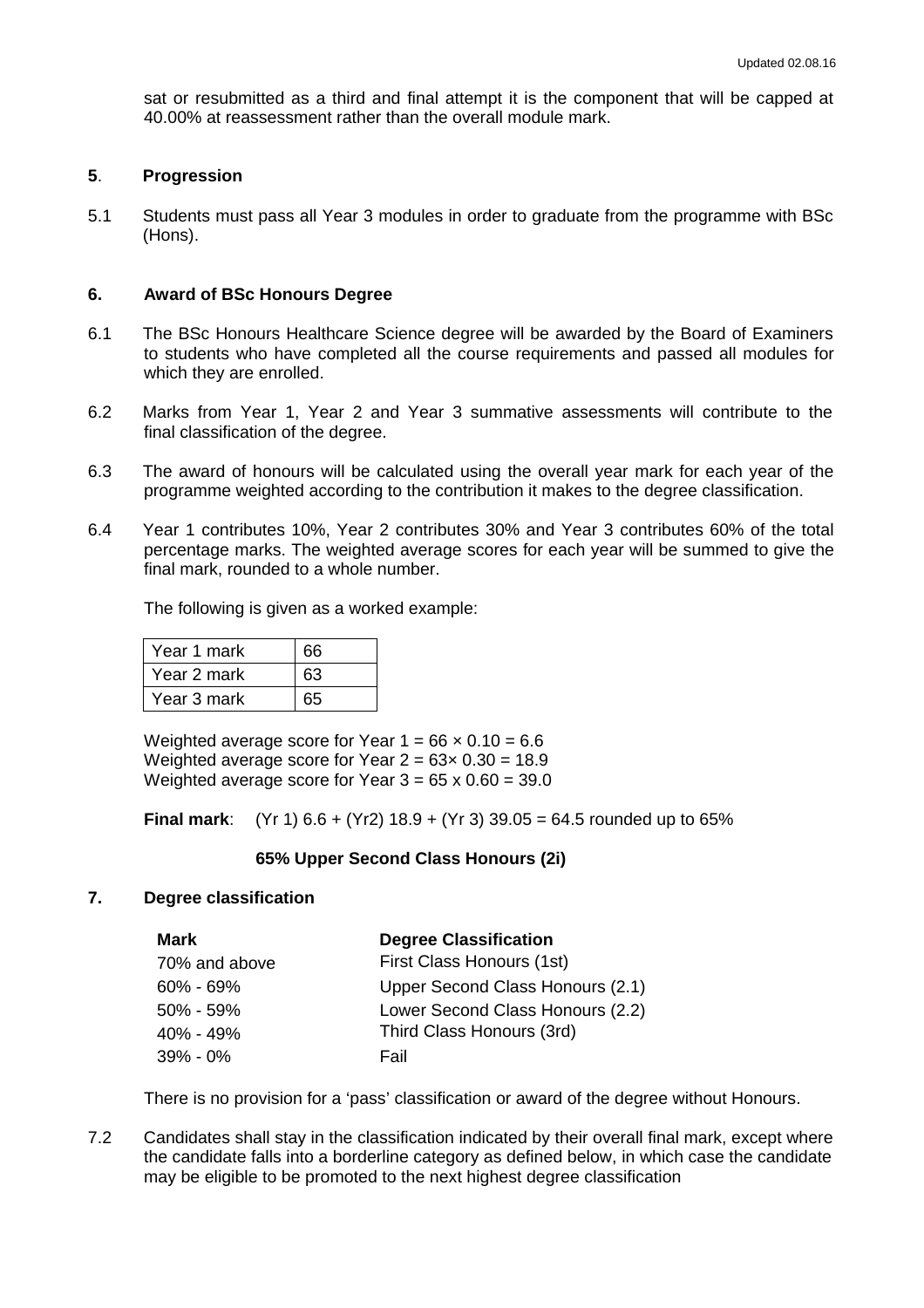# **Definition of borderline categories & criteria for automatic promotion of degree classification**

Students who achieve BOTH of the following two requirements will automatically be promoted to the next highest degree classification. Students will be identified by the Chair of the Board of Examiners and approved by the exam board.

| <b>Boundary</b> | <b>Final Weighted</b><br>Average | Year 3 modules totalling at<br>least 30 credits with the<br>following marks: |
|-----------------|----------------------------------|------------------------------------------------------------------------------|
| 1st/2i          | 69                               | $\geq 69$                                                                    |
| 2i/2ii          | 59                               | $\geq 59$                                                                    |
| 2ii/3rd         | 49                               | $\geq 49$                                                                    |

# **8. Intermediate Awards**

- 8.1 These awards shall only be given to students who cease to be registered on the BSc (Hons) Healthcare Science programme (that is to say, they are exit qualifications, not qualifications that students will automatically get *en route* to the BSc (Hons) Healthcare Science).
- 8.2 Students who have successfully completed all modules of the first year of the programme for BSc (Hons) Healthcare Science shall be eligible for the SGUL award of Undergraduate Certificate in Healthcare Science.
- 8.3 Students who have successfully completed all modules of the first two years of the programme for BSc (Hons) Healthcare Science shall be eligible for the SGUL award of Undergraduate Diploma in Healthcare Science.

# **9. Reporting of Results**

6.1 Provisional examination and in-course assessment marks may be issued throughout the academic year. Candidates will be given formal notice of their confirmed assessment marks, module marks and end of year mark within 6 weeks of the Board of Examiners meeting.